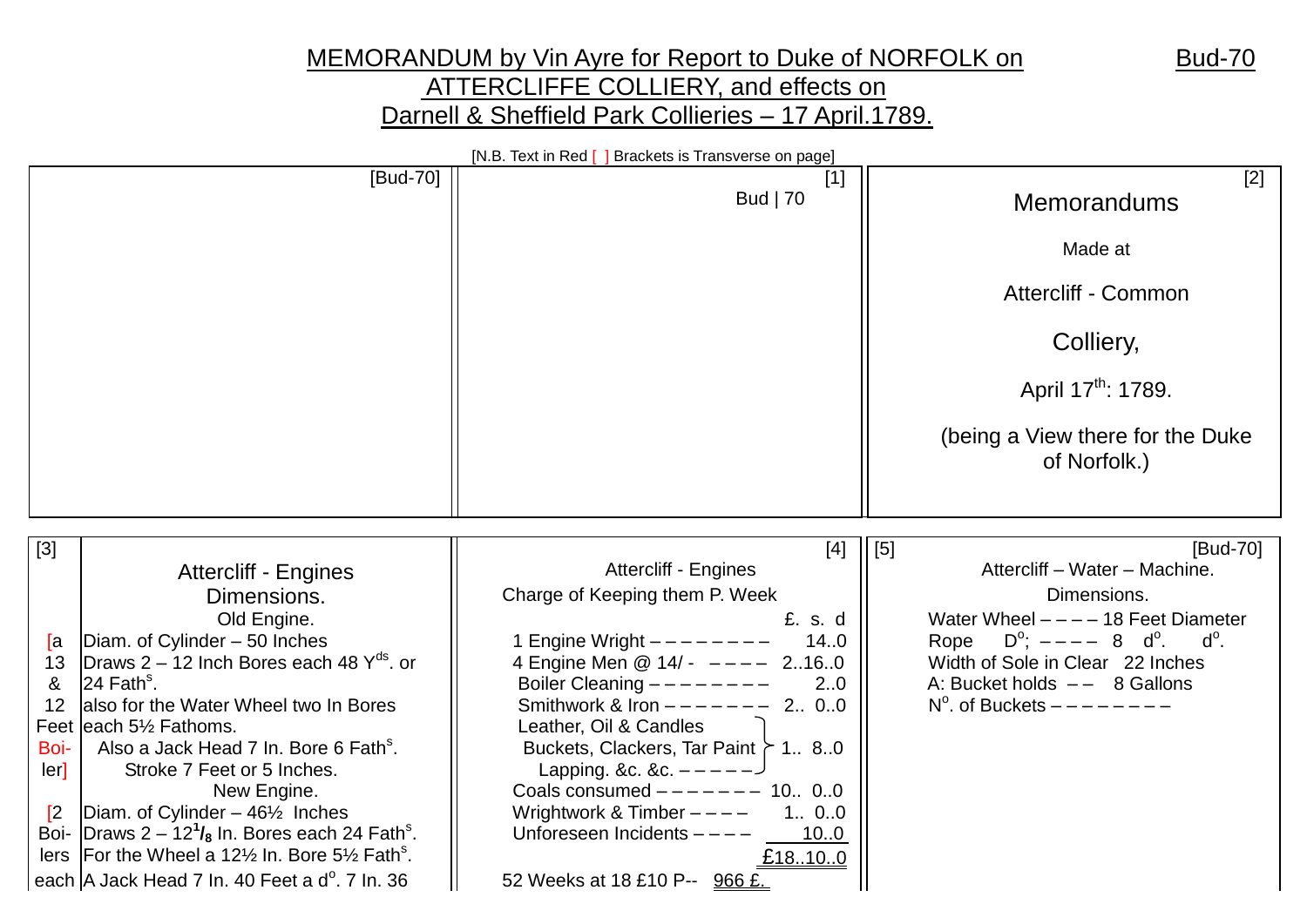12..  $\begin{bmatrix} \text{Feet.} \\ \text{Stroke about 6} \end{bmatrix}$  F. In.

| [Bud-70]<br>[6]<br>Attercliff - Water - Machine.<br>Charge of Keeping & Drawing<br>the Coals.<br>P. Day<br>Break-man $------$<br>P. d <sup>o</sup> .<br>2 Banksmen ------<br>$P. d^{\circ}.$<br>2 Helpers or Men below<br>For the above at large see further<br>on! $---$<br>A Pair of Ropes will wear 12 Months<br>and draw 120 Tons of Coal Per Day,<br>that is 3000 Tons.                                                                     | $[7]$<br>Seams of Coal under Attercliffe<br>Common - Dimensions from the<br>Roof downwards.<br>F. In F. In<br>This Seam is from 4., 6 to 6., 0<br>thick, at $6\frac{1}{2}$ In. from the Thill lies<br>the Branch, a Channel Coal, of 5 In.<br>thick.<br>This Branch lies like a Wedge,<br>Thickening to the North, and is<br>quite out in Damal Colliery, near<br>the Basset.<br>In the Facings of the Branch<br>are deposited a good Deal of Scythe<br>sand<br>The Roof bad to the North, but<br>grows better to the South, and at<br>this Time very dry. | [8]<br>Attercliff Common.<br>Remarks on the Coal, Roof, &c. &c.<br>They have been forced to bind with<br>Coal, on Account of the Water<br>Spoiling the Roof, in most Places<br>which is common to near Openings.<br>The Basset Workings have been<br>taken off many Years since in Damel<br>Colliery, and the Strata broke Down<br>to the Surface permits great and<br>Sudden Influxes of Water in wet<br>Weather.<br>M <sup>r</sup> . Dakon is working two Course<br>of Pits between the Out-Burst and<br>the Duke of Norfolks Boundary, which<br>lies about 300 Yards to the Rise of |
|--------------------------------------------------------------------------------------------------------------------------------------------------------------------------------------------------------------------------------------------------------------------------------------------------------------------------------------------------------------------------------------------------------------------------------------------------|------------------------------------------------------------------------------------------------------------------------------------------------------------------------------------------------------------------------------------------------------------------------------------------------------------------------------------------------------------------------------------------------------------------------------------------------------------------------------------------------------------------------------------------------------------|----------------------------------------------------------------------------------------------------------------------------------------------------------------------------------------------------------------------------------------------------------------------------------------------------------------------------------------------------------------------------------------------------------------------------------------------------------------------------------------------------------------------------------------------------------------------------------------|
| [9]<br>Attercliff Common Engines, And has<br>two Engines to do his Business.<br>The Water has been greater at<br>his Engines during this Winter than<br>at any Time heretofore.<br>M'. Deacons Coal seems much<br>brighter and harder than his Graces<br>Coal, owing to its being better drained<br>F. In<br>and is about 4. 5 thick.<br>The Water that is so injurious to<br>the Benks quits the Face as soon as<br>they have got a goo Fall. - | Grit<br>$[10]$<br>The Facings are full of Sharp^ Sand<br>in M <sup>r</sup> . Deacons Coal, plainly Shewing<br>a deposit from Water having percolated<br>through the same.<br>On every Sudden Fall of Rain, the<br>Water flows immediately into M <sup>r</sup> .<br>Deacns Workings from the Hollows<br>on the Surface.<br>There are no good Strata of Stone<br>in either Collieries there is some<br>Thickness of broken Measures about<br>20 or Yards above the Coal which<br>admits Water to pass through it very                                        | $\frac{1}{1}$ [11]<br>[Bud-70]<br>the Benks.<br>There is several Yards of blue Bind<br>above the Seam, and in some Places<br>a little black Shale sometimes Follow <sup>9</sup> .<br>Stone.<br>They call Gibs-Spraggs, and the<br>Juds not taken down the Buttock.<br>The Coal appears very wet and<br>troubled to the North.<br>In M <sup>r</sup> . Deacons Colliery, from<br>Changes in the Water-Level, the<br>Plum Board, or Basset Bord bears<br>$S$ 56 $^{\circ}$ 30' W. S 55 $^{\circ}$ W, and sometimes                                                                        |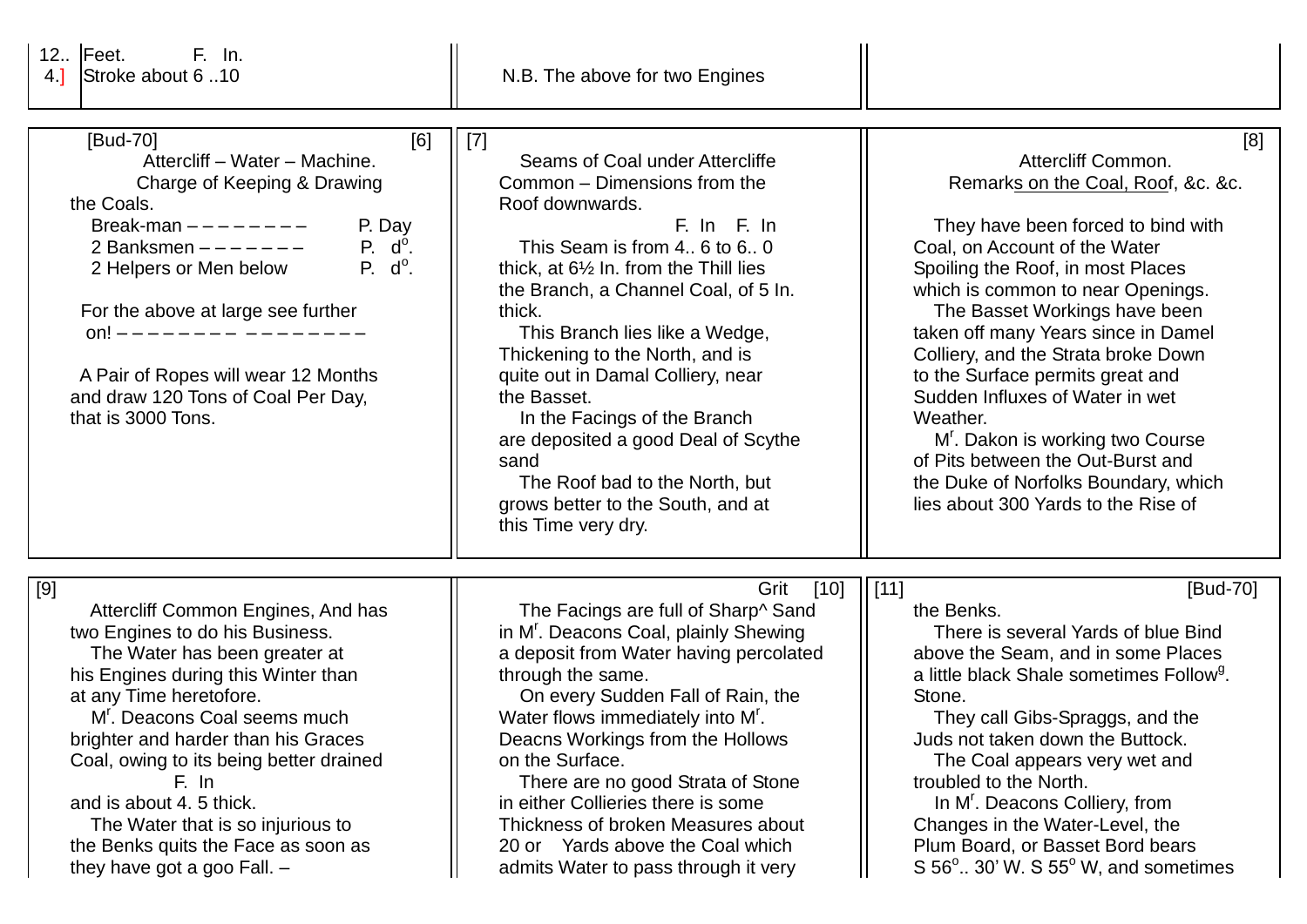| The Thill is Soft, and the Barrow<br>Gait along the Face of the Bank<br>little more than 1 Yard.                                                                                                                                                                                                                                                                                                                                                                                                                                          | copiously: – it has taken off in some<br>Degree at Attercliff on the Falling of                                                                                                                                                                                                                                                                                                                                                                                                                                         | S 59 W.<br>After Showers of Rain the Waters<br>Flows very copiously into M'. Deacons                                                                                                                                                                                                                                                                                                                                                                                                                                                                                                                                              |
|-------------------------------------------------------------------------------------------------------------------------------------------------------------------------------------------------------------------------------------------------------------------------------------------------------------------------------------------------------------------------------------------------------------------------------------------------------------------------------------------------------------------------------------------|-------------------------------------------------------------------------------------------------------------------------------------------------------------------------------------------------------------------------------------------------------------------------------------------------------------------------------------------------------------------------------------------------------------------------------------------------------------------------------------------------------------------------|-----------------------------------------------------------------------------------------------------------------------------------------------------------------------------------------------------------------------------------------------------------------------------------------------------------------------------------------------------------------------------------------------------------------------------------------------------------------------------------------------------------------------------------------------------------------------------------------------------------------------------------|
| [Bud-70]<br>$[12]$<br>The Attercliff and Damall Coals are<br>very hard, they burn very open, and<br>are therefore fit for Blast & Steel Fur-<br>naces.<br>M'. Deacons Props are very thick<br>Set, which enables him to get them<br>again. —<br>Packing, (called Bratticees in the<br>North) is much practiced here.<br>M <sup>r</sup> . Deacon leaves 4 Yards of<br>Posts or Pillars next his Barrow<br>gaits, at Sheffield 4 Y <sup>ds</sup> . between<br>the Barrow-Gaits, and Posts of 10<br>$Y^{ds}$ . Part of which they [Jude] off | $\left  \right $ [13]<br>The Weights and Prices of<br>Attercliff-Common Coals at the<br>$Pit.$ ————<br>The Load of 5 double Corves weighs<br>27 Cw <sup>t</sup> . That is each Cart weighs<br>C qr lb<br>5 $116^{4}/_{5}$ . of 112lb to Cw <sup>t</sup> .<br>s d<br>Round at the Pit $- - 1$ . 1½ P. Corf.<br>Small at $d^0$ . $---$ 8 P. $d^0$ .<br>Produces round and Small in nearly<br>equal Quantities.<br>M <sup>r</sup> . Deacon produces 16 Corves<br>round for 6 Small. $---$<br>22 Loads are a Pits Days Work | $[14]$<br>Prices of Working the Colliery at<br>Attercliff Common.<br>Driving the Headings, about 2 <sup>s</sup> ./ 6 <sup>d</sup> P.<br>Yard. $------$<br>N.B. Every Colliery Should have a double<br>Level & Stentings Holed at 2 or 3<br>Yards<br>thick & the Stentings as Air Suits.<br>Driving the Barrow Gaits.<br>The same Prices as for Heading or<br>nearly so.<br>Bolt Holes are put through at about<br>12 Yards Distance. $---$<br>Opening out the Benks.<br>The same Price as Heading.<br>N.B. The Pitmen or Getters, do every<br>Thing, that is Getting, finding & Candles,<br>Geer, Sharping, & Harrying, &c. $---$ |
| $[15]$<br>Opening the Bank afresh when<br>they have got in.<br>For the Works they pay about $10^{\circ}$ .<br>per Yard.<br>N.B. Getting in, means, when the<br>Roof has come over the Poops, [close up<br>to the Faul, and be won or opened a-<br>fresh.<br>The build a great many Packs in<br>order to save Punches. $---$<br>Props or Punches.                                                                                                                                                                                          | $[16]$<br>State of the Expence of the Winning<br>and opening out of Attercliff Common<br>Colliery from its Commencement in<br>June 1786 to Easter 1789.<br>£<br>Total Disbursements from l<br>the Colliery Books $---$<br>9800<br>Interest on the above for<br>1 <sup>1</sup> / <sub>2</sub> Years at 5 £. per Cent. $\sqrt{735}$<br>£ <u>10535</u>                                                                                                                                                                     | $\vert$ [17]<br>[Bud-70]<br>M'. Binks informs me that the<br>Winning at Attercliff must be very<br>near a Swelly or Swallow, as the Strata<br>at a few Hundreds of Yards from the<br>Engine rise in a contrary Direction,<br>proved by his Iron Pits, and that the<br>Seam itself bassets out a little farther<br>to the North-East. $- Mr$ . Stephenson<br>says the Contrary, and that it is not<br>the same Seam.<br>2 Wells have been drained, viz:                                                                                                                                                                            |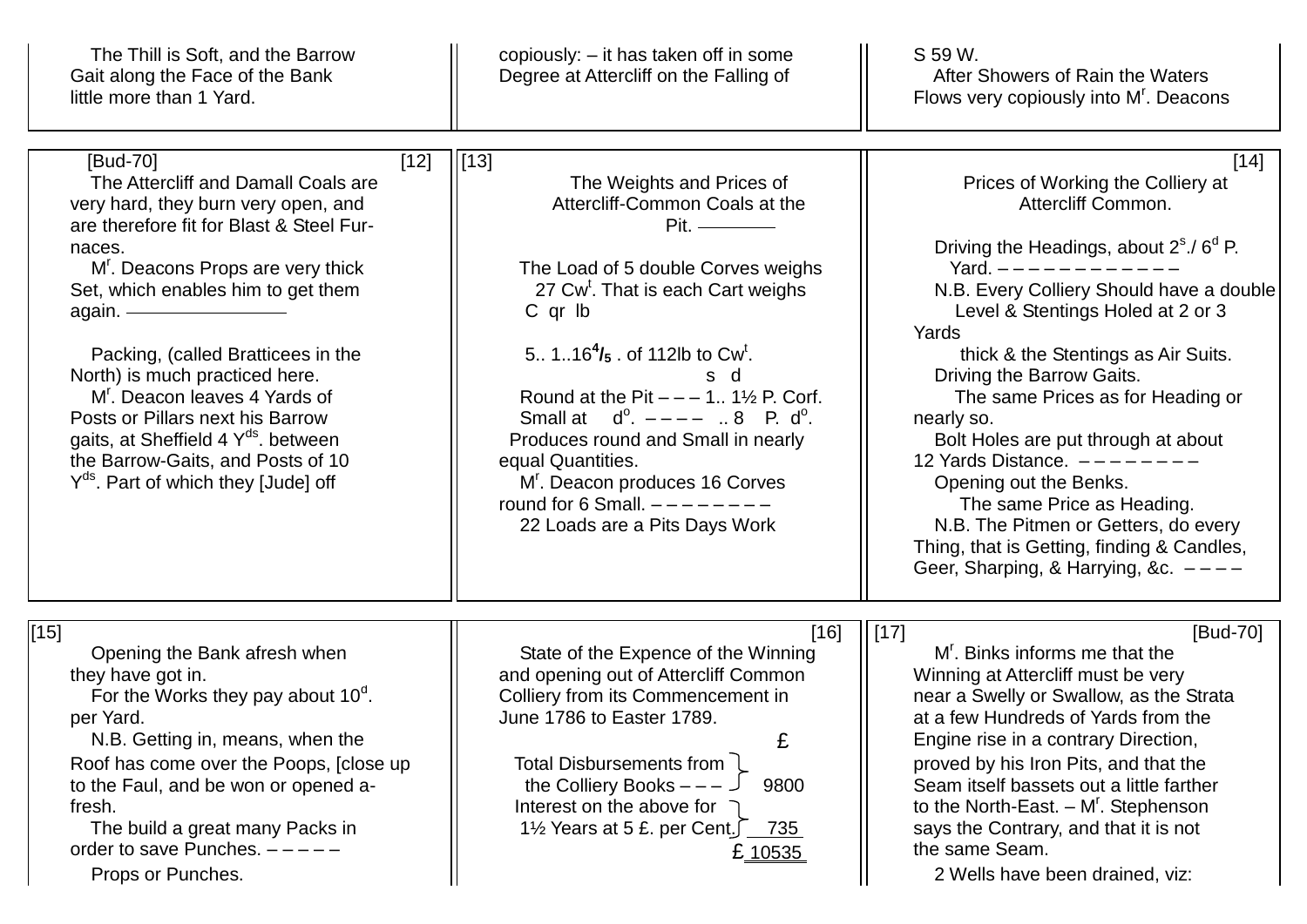| They buy Oak Punches in the long<br>Poles that will cut into Several Lengths.<br>The Workmen are allowed 2 Punches<br>for every Load, and for every Punch saved<br>of that Quantity the are allowed 1 Sh. per<br>Score. ---------------                                                                                                                                                                                                                                                                                                                            |                                                                                                                                                                                                                                                                                                                                                                                                                                                                                                                                                                                                                                                                                                                                                              | M <sup>rs</sup> . Fells Pump at the Forge, and<br>$M'$ . Hartops at Brightside. $---$                                                                                                                                                                                                                                                                                                                                                                                                                                                                                                                                             |
|--------------------------------------------------------------------------------------------------------------------------------------------------------------------------------------------------------------------------------------------------------------------------------------------------------------------------------------------------------------------------------------------------------------------------------------------------------------------------------------------------------------------------------------------------------------------|--------------------------------------------------------------------------------------------------------------------------------------------------------------------------------------------------------------------------------------------------------------------------------------------------------------------------------------------------------------------------------------------------------------------------------------------------------------------------------------------------------------------------------------------------------------------------------------------------------------------------------------------------------------------------------------------------------------------------------------------------------------|-----------------------------------------------------------------------------------------------------------------------------------------------------------------------------------------------------------------------------------------------------------------------------------------------------------------------------------------------------------------------------------------------------------------------------------------------------------------------------------------------------------------------------------------------------------------------------------------------------------------------------------|
|                                                                                                                                                                                                                                                                                                                                                                                                                                                                                                                                                                    | [Pages 18 and 19 Blank]                                                                                                                                                                                                                                                                                                                                                                                                                                                                                                                                                                                                                                                                                                                                      |                                                                                                                                                                                                                                                                                                                                                                                                                                                                                                                                                                                                                                   |
| £ $[20]$<br>[Bud-70]<br>Brought back $---------$<br>2100<br>Sinking 50 Fath <sup>s</sup> . Buntory<br>Collarings, Lander Boxes, Cistern, L<br>Cutting Room for d <sup>o</sup> . Deals, for<br>500<br>Sundry Uses, Nails, &c. &c. to<br>complete the Pit $---$<br>Ponds or Recevoirs, Lying Pipes,<br>50<br>&c. &c. $---$<br>Incidents 10 P. C <sup>t</sup> . on the whole<br>265<br>£ 2915<br>Coals not considered being Supposed to be<br>begun with Immediately. $---$ - - - - -<br>N.B. The present Engines to keep the<br>Water during the Time. $---$ - - - - | $[21]$<br>Estimate for anew Engine at<br>Attercliff- Common of 70 In.<br>Cylinder and Sinking the Pit<br>House $---------$<br>250<br><b>Cylinder &amp; BottomPiston;</b><br>Sink- Pipe, Snifing, &c.<br>250<br>2 Boilers of 17 Feet & Pipes,<br>Setting, &c. &c. $- - - -$<br>500<br>Regulator, Injectur, Cock,<br>Injection Pipes, Caps, Snift <sup>g</sup> . &c. 150<br>Comm. Pipes, Receiver, &c. -<br>50<br>Working Plug, Working Geer, &c.<br>50<br>Cistern, Valves, &c. &c. $-$ -<br>50<br>50 Fath <sup>s</sup> . of Pumps, Spears &c.<br>500<br>Jack Head $- - - - - - - - -$<br>50<br>Chains for Regulator Beam &<br>Sheer-Legs, Capstan, Gin, Capstan, d°. 100<br>& Gin Ropes, Sheaves $---$<br>Fitting-up $------$<br>50<br>£ 2100<br>Carried back | $[22]$<br>Estimate of introducing a 70 In.<br>Cylinder and Pumps into one of<br>Attercliff Engines. -----<br>£.<br>Cylinder, Piston, Bottom, &c. - - 200<br>[2] 1 Boilers or 17 Feet, Pipes, $-220$<br>Grates, &c. &c. & $G$ himney<br>50 Fath <sup>s</sup> . of 16 ln. Pumps $- -$<br>370<br>Buckets, Clacks, Spears, &c. &c. 80<br>Regulator & Receivers $---$<br>-20<br>Injection Pipes, Cap, &c. $---$<br>-50<br>Jack Head, &c. $------$<br>50<br>Beam Alteration $------$<br>-20<br>Taking dopwn & Fitt <sup>g</sup> . Up $---$ 50<br>£1060<br>Materials of little Engine, not considered,<br>as they will go to the [Park]. |
| $[23]$<br>Suppose a 24 Peck Corf a Lanchester<br>Common to weigh 7 Cw <sup>t</sup> . then a Horse<br>can hurry 6 Scores or 42 Tons for<br>500 Yards.<br>Now on a Medium of 600 $Y^{ds}$ .                                                                                                                                                                                                                                                                                                                                                                          | $[24]$<br>Annual Expence of Drawing the<br>Coals by M'. Currs Machinery.<br>A Machine Man $------$<br>35<br>10<br>Oil and Grease $------$                                                                                                                                                                                                                                                                                                                                                                                                                                                                                                                                                                                                                    | $[25]$<br>[Bud-70]<br>Darnall<br>JC: Punchons Acc <sup>t</sup> . of the Attercliffe<br>Expences, that Mess <sup>rs</sup> . Clay, Dalkin, &c,<br>Heading for a new Pit, the first 60 $y^{ds}$ .                                                                                                                                                                                                                                                                                                                                                                                                                                    |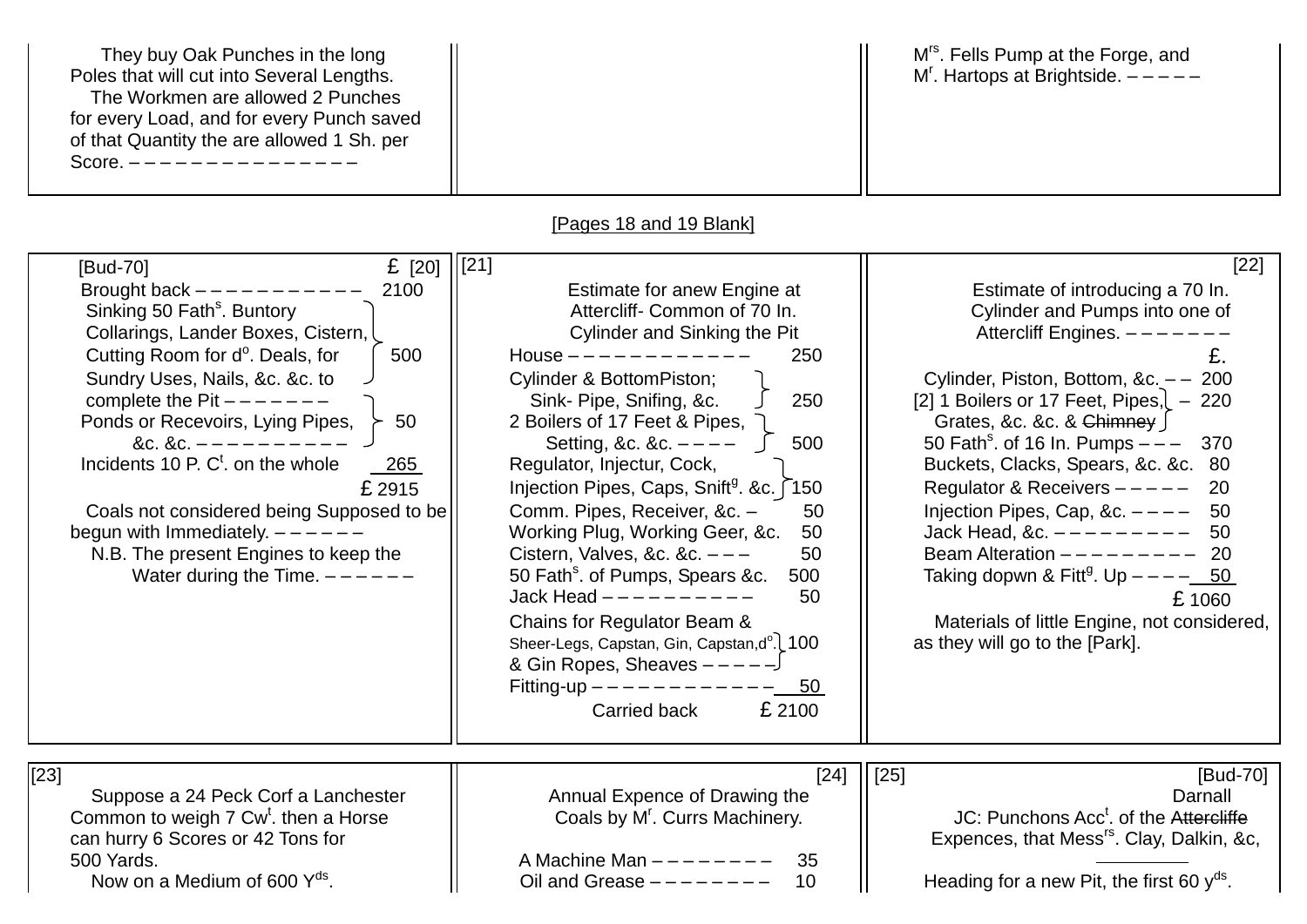| an Horse can hurry 35 Tones.<br>Therefore 3 Horses at Attercliff can<br>hurry 105 Tons. $------$                                                                                                                                                                                                                                                                                                                                                                                                                                                                                                                                                                                                             | Ropes $------------$<br>45<br>50<br>Corves $------$<br>Upholding with Timber, Iron,<br>and Labour the Machines,<br>15<br>Ropes, Tiplers, Cast-Road, &c.<br>6 Topsmen $------$<br>150<br>£ 305                                                                                                                                                                                                                                                                                                                                                                                             | at $2^{s}/6^{d}$ P. Yard: – Next 60 at $3^{s}/6^{d}$ P. Y <sup>d</sup> .<br>They give $1^{\circ}/4^{\circ}$ P. Load for Hard. and $7^{\circ}$ P. d <sup>o</sup> .<br>for the Small.<br>The Bank Prices.<br>Under the Bottom<br>$2s$ 6 <sup>d</sup> P. Load<br>Above $--- d^{\circ}$ : $--- 2$ 4 P. $d^{\circ}$ :<br>Deep Pits to South $- 2$ 10 P. d <sup>o</sup> :                                                                                                                                         |
|--------------------------------------------------------------------------------------------------------------------------------------------------------------------------------------------------------------------------------------------------------------------------------------------------------------------------------------------------------------------------------------------------------------------------------------------------------------------------------------------------------------------------------------------------------------------------------------------------------------------------------------------------------------------------------------------------------------|-------------------------------------------------------------------------------------------------------------------------------------------------------------------------------------------------------------------------------------------------------------------------------------------------------------------------------------------------------------------------------------------------------------------------------------------------------------------------------------------------------------------------------------------------------------------------------------------|-------------------------------------------------------------------------------------------------------------------------------------------------------------------------------------------------------------------------------------------------------------------------------------------------------------------------------------------------------------------------------------------------------------------------------------------------------------------------------------------------------------|
| [26]<br>[Bud-70]<br><b>Expence of Making Roads in</b><br>Yorkshire at Attercliff.<br>A Road of 7 $Y^{ds}$ . In Length and 6 $Y^{ds}$ . in<br>Breadth contains 42 Square Yards.<br>$E1$ . s. d<br>42 Yards of Sett <sup>9</sup> . (viz. Paving at $2\frac{1}{2}$ <sup>d</sup> . - 89<br>Casting $--------------- - -$<br>102 Loads of Bolders $---$ at 18 <sup>d</sup> P. $-.159$<br>- Leading $d^0$ . $---$ at $6^d$ P. $---$ 53<br>$\mathsf{d}^\mathsf{o}$ :<br>$- - - - - - - - -$<br>Sand for<br>$-.53$<br>£ 1166<br>£.s.d<br>Medium Length 171 Roods<br>$E1$ . s.d<br>312 16<br>at $1166$ P. Rood $---$<br>Interest on the above $---$<br>Upholding for 18000 Loads at $1d$ . - 75<br>Annual Charge £106 | [27]<br><b>Attercliff Colliery.</b><br>Seam supposed to afford in the Clear,<br>allow <sup>g</sup> .<br>for Pillars left, Small Slowed in Hocks, &c.<br>Cub. Y <sup>ds</sup><br>Then 1 Acre at 4 Feet thick will be 6450<br>Or the Acre will produce 6000 Tons<br>Supposed to work 96 Tons per Day,<br>5 Days per Week, & 50 Weeks per Year<br>will be 24000 Tons or 4 Acres.<br>$24000 \times 20$ = 18000 Loads per An<br>27<br>Suppose the round or hard to Small as<br>3 to 2, then the yearly Vend or Sale<br>will be<br>Loads<br>Hard $---$ 10800<br>Small $--$ 7200<br>18000 Total. | $[28]$<br>Attercliff.<br>Iron Plates wanted to compleat<br>the Heading & Gait-Ways of Atter-<br>cliff Common.<br>Yards<br>To go upon the Heading $-$ 900<br>D <sup>o</sup> . upon the Bord, $- - -$ 280<br>3 Pair of Banks each l<br>double will take $-$ - $\cup$<br>1680<br>2580<br>2600<br>But Say $------$<br>2600 Yards at $5^{\circ}/6^{\circ}$ P. =<br>715 £.<br>For 18 Years comes to P. Year 40£.<br>N.B. The Value of the Expiration of the<br>Terms not considered here but<br>will be valuable. |
| $[29]$<br>M'. Deakin's Prices.<br>Hard per Load $----1^s$ 3 <sup>d</sup><br>Small $-$ d <sup>o</sup> , $     \ldots$ 8<br>The above for Getting & hurrying.<br>Deep Pits - 4 Horses for 20 or 22<br>Loads per Day.                                                                                                                                                                                                                                                                                                                                                                                                                                                                                           | $[30]$<br>Strata in the Engine and Bye<br>Pit at Attercliff Colliery. $---$<br>Strata or N. End of the Common.<br>$F$ $F$ $In.$<br>Blue Bind $--------- - 7.0.0$                                                                                                                                                                                                                                                                                                                                                                                                                          | [Bud-70]<br>$[31]$<br>Strata under the South End of Atter-<br>cliff Common. $---$<br>F In.<br>F.<br>Soft Iron Stone Bind $--- - - 6$ . 0. 0<br>Coal -------------- 0 3 0<br>Black and White Striped Sparin 030                                                                                                                                                                                                                                                                                              |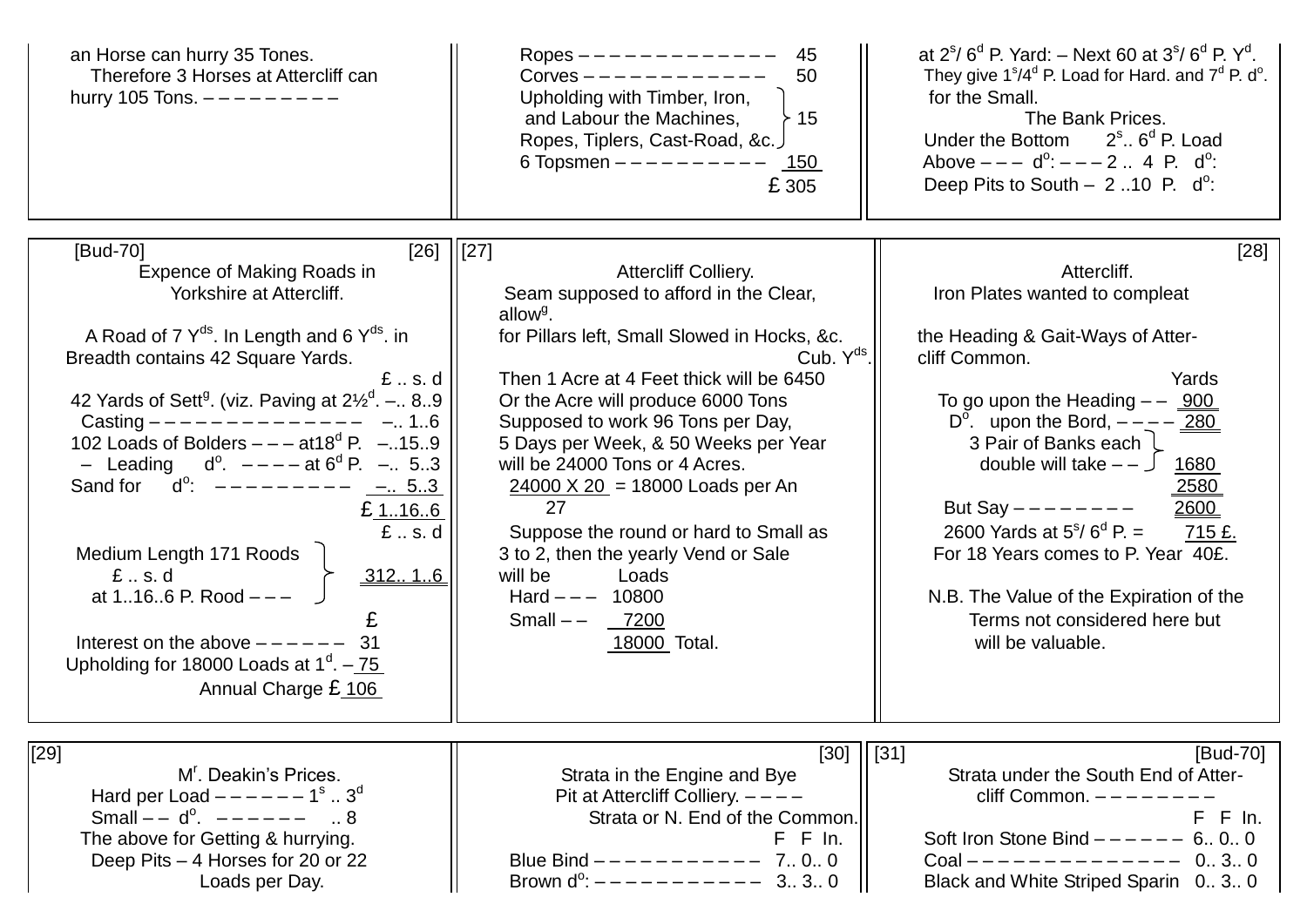| 3 D <sup>o</sup> . on the Basset<br>Levels $-2s$ . 6 <sup>d</sup> & common Heading<br>1  6 P. Yard.<br>3 Tops-men to every Pit<br>20 or 22 Loads a Days Work at<br>each Pit.<br>Each Pit is 120 Yards Square.<br>& they go 80 Yards to rise & 30 to dip<br>Each Pit 120 by 110 or nearly.<br>Allowed 2 Punches to the Load & allows<br>3 Sh. P. Score for each Score Saved.           | Brown Stone $------ - -$ 3 0 0<br>Strong White Stone $-- ---$ 4 0<br>Bind $-----------$ 3 0 0<br>Soft Stone (or Broken Measures) 3 0 0<br>Black Shale $--------$ 0 1 0<br>Spavin $---------$ 0 1 0<br>Coal ------------- 0 1 2<br>Spavin $---------$ 0 3 0<br>Strong blue Stone $---$ - - - -<br>030<br>Blue Bind (or Milkbed) $--- 7.0.0$<br>Coal ------------ $050$<br>Fath <sup>s</sup> . $2834$<br>N.B.                                                                                                                                                                   | Strong Brown Stone $--- - - 1$ 0 0<br>$D^{\circ}$ . – Blue Bind – – – – – – – 5 0 0<br>$Coal$ - - - - - - - - - - - - -<br>$-. -10$<br>Black and White Striped Sparin - 3. 0<br>Strong Blue Stone $------1500$<br>$--- $ Bind $--- $ 2., 0., 0<br>Intermixed the two above $---$ 3., 3., 0<br>Strong Kank or Gallard $-- ---$ . $-$ 9<br>$D^{\circ}$ . – Blue Bind – – – – – – 3 3 0<br>$D^{\circ}$ . --Stone ------- 2 3 0<br>Black Shale $--------$ 0 1 0<br>Coal -------------- - - 9<br>Spavin $-----------$ 1 0<br>$Coal$ --------------<br>1.0<br>Spavin or Topping $------$ 3 0<br>Stone $---------$ 1 3 0<br>Blue Stone or Milk-Bed $--- 7$<br>Coal ------------- <u>--.4.9</u><br>Fa. 50., 4., 1 |
|---------------------------------------------------------------------------------------------------------------------------------------------------------------------------------------------------------------------------------------------------------------------------------------------------------------------------------------------------------------------------------------|-------------------------------------------------------------------------------------------------------------------------------------------------------------------------------------------------------------------------------------------------------------------------------------------------------------------------------------------------------------------------------------------------------------------------------------------------------------------------------------------------------------------------------------------------------------------------------|-----------------------------------------------------------------------------------------------------------------------------------------------------------------------------------------------------------------------------------------------------------------------------------------------------------------------------------------------------------------------------------------------------------------------------------------------------------------------------------------------------------------------------------------------------------------------------------------------------------------------------------------------------------------------------------------------------------|
| [Bud-70]<br>$[32]$ $ [33]$<br>The Request.<br>To Mess <sup>rs</sup> . Buddle & Stephenson.<br>Gentlemen.<br>You are requested to view and<br>examine the Colliery at Attercliff<br>Common and give your Opinion to<br>the Following Queries.<br>1 <sup>st</sup> . Is it prudent or advisable to continue<br>the Workings of the said Colliery in its<br>present State and Appearance? | 2 <sup>dly</sup> . If unexpected Influx of<br>Water is such as to render its Conti-<br>nuance precarious, can any Ways<br>and Means be devised, and of what<br>Nature to ensure its probable<br>Continuance as a working Colliery?<br>3 <sup>dly</sup> . If such be devised, what will<br>be the probable Expence of executing the<br>same, and what the annual Expense of<br>applying the same to their destin'd Purpose<br>4 <sup>thly</sup> . It is probably that this Colliery after<br>being loaded with the above additional<br>Debt, will repay the Monies expended in | $[34]$<br>whilst the Water is kept down are reco-<br>verable?<br>6 <sup>thly</sup> . How far is it probable that the<br>Darnall Colliery will feel the effects of<br>this Colliery's being abandoned?<br>7 <sup>thly</sup> . If the Darnell Colliery, owing to the<br>above Circumstance or any other, should<br>also be given up, how could the Trade of<br>Sheffield be Supplied with Coal of this<br>necessary Quantity? Or, if Supplied, must<br>it not be at a very considerable advanced<br>Price?<br>8 <sup>thly</sup> . Would not the Continuance of this                                                                                                                                         |

5<sup>thly</sup>. If this Colliery should be,

unexpectedly

it, or, if not the whole of such Monies,  $\overline{\phantom{a}}$  || Attercliff Colliery be continued Opwhat Proportion thereof? **position to the Duke of Norfolk Colliery** in the Park, and, on that Account, has the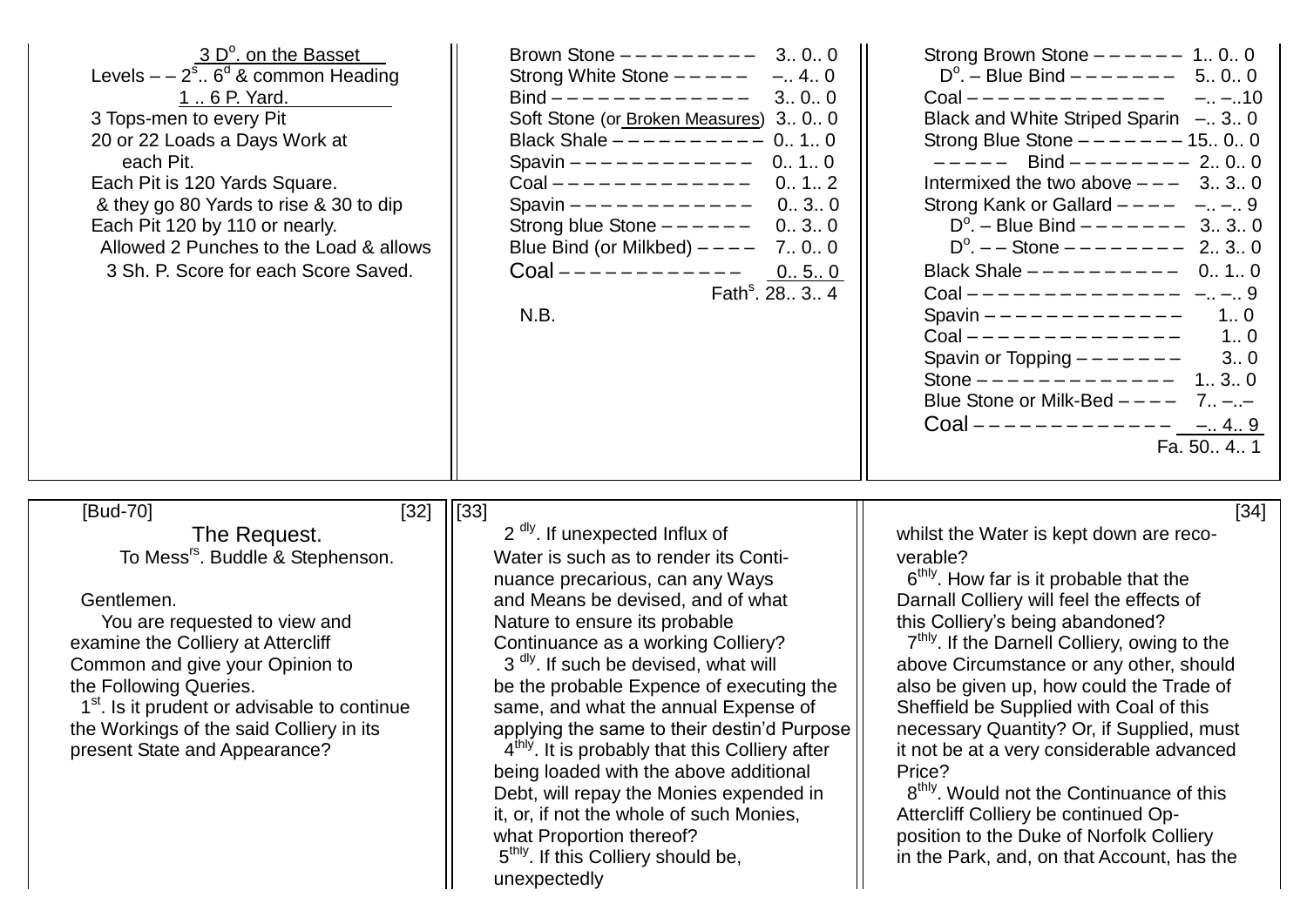|                                                                                                                                                                                                                                                                                                                                                                                                                                                                                                                                                                                                                                                                                                                                                                                                                                                                                                                                                                                                                                                                                | drowned, will there not be a very heavy<br>Loss Sustained of valuable Articles, which                                                                                                                                                                                                                                                                                                                                                                                                                                                                                                                                                                                    | Duke of Norfolk less Reason to hesitate about<br>abandoning Attercliff Colliery? and, can<br>any probable Conjecture be formed to what<br>extent such Opposition may go?                                                                                                                                                                                                                                                                                                                                                                     |
|--------------------------------------------------------------------------------------------------------------------------------------------------------------------------------------------------------------------------------------------------------------------------------------------------------------------------------------------------------------------------------------------------------------------------------------------------------------------------------------------------------------------------------------------------------------------------------------------------------------------------------------------------------------------------------------------------------------------------------------------------------------------------------------------------------------------------------------------------------------------------------------------------------------------------------------------------------------------------------------------------------------------------------------------------------------------------------|--------------------------------------------------------------------------------------------------------------------------------------------------------------------------------------------------------------------------------------------------------------------------------------------------------------------------------------------------------------------------------------------------------------------------------------------------------------------------------------------------------------------------------------------------------------------------------------------------------------------------------------------------------------------------|----------------------------------------------------------------------------------------------------------------------------------------------------------------------------------------------------------------------------------------------------------------------------------------------------------------------------------------------------------------------------------------------------------------------------------------------------------------------------------------------------------------------------------------------|
| $[35]$<br>9 <sup>thly</sup> . Should the Opposition from the Atter-<br>cliff Colliery, by discontinuing to work<br>it, be done away, would not an equal<br>Opposition be made thereof by Darnal<br>Colliery bringing to Masket an additio-<br>nal Quantity of their Coal, or would<br>they have it in their Power so to do?<br>11 <sup>thly</sup> . If the Town of Sheffield does not<br>think that this Coal will bear such an<br>come forward at present in advancing<br>advance in its Price as to enable the Owner<br>the Coals to render the Colliery as such a<br>to get it<br>State as to work without Loss, would it<br>be advisable to Set it down for a few<br>so that principal<br>Machinery<br>Years ^and Works and Materials^<br>can be procured<br>and again<br>preserved <sup>^</sup> in the mean Time, as much<br>as possible? made serviceable?<br>10 <sup>thly</sup> . If the Pit or Shaft near Attercliff-<br>Chapel was got down, and a Communi-<br>cation was effected with the other Works,<br>what Advantage or Security would be<br>derived therefrom? | 12 <sup>thly</sup> . As this Colliery has hitherto been<br>worked by a new Mode you will please<br>thereof<br>to give your Opinion <sup>^</sup> upon the Alteration<br>with<br>and draw a Comparison ^between it, and<br>Mode of Working<br>the^ Darnal Colliery which is nearly<br>similar in Point of Situation?<br>If it should occur to You that<br>I have omitted any other material<br>Question proper to be taken into<br>Consideration, I must beg that You<br>will Supply the Omission<br>of Gentlemen,<br>Your very humble Serv <sup>t</sup> .<br>Vin: Eyre<br>Sheff <sup>d</sup> . 15 Apr. 1789.<br>Here follows the Report, tyed<br>up with this Book. $---$ | [36]    [B1]<br>[Bud-70]<br>Remarks.<br>1. On the Fall of Rain.<br>Suppose 30 In. Depth of Rain to<br>fall in one Year.<br>Then there will fall on the Surface<br>$Hh^{ds}$ .<br>of one Acre $[$ ]P. $Y^d$ .<br>$\frac{4840 \times 30 \times 2.6226}{2} = 10590$<br>36<br>Suppose $\frac{1}{3}$ to run off<br>$\frac{1}{3}$ to evaporate & be used in<br>Vegetation.<br>$8^{1}/_{3}$ to Sink into the Coal<br>Attercliff Engines going 12 Hours P.<br>Day and drawing 600 Hh <sup>ds</sup> . P. Hour<br>will draw one Years Rain in 1/2 Day. |
| [B1 cont] $\vert$ [B2]<br>[Bud-70]<br>At Birmingham the Coals are<br>Sold by the Ten of 20 Cw <sup>t</sup> . & 120lb.<br>to the Cw <sup>t</sup> . Called the great Cw <sup>t</sup> . or<br>the Ton is 2400lb. Avoirdupoise.                                                                                                                                                                                                                                                                                                                                                                                                                                                                                                                                                                                                                                                                                                                                                                                                                                                    | Prices of Coals P. Newcastle<br>Chaldron.<br>at Sheffield<br>$-13.9$<br>$Hard ---$                                                                                                                                                                                                                                                                                                                                                                                                                                                                                                                                                                                       | [ <b>B3</b> ]<br>Sheffield.<br>Binks, Booths & Hartop's Prices.<br>$29s/6d$ per Cw <sup>t</sup> .<br>Bar Steel $------$<br>$22/6$ per d <sup>o</sup> .<br>Hoop Iron $------$                                                                                                                                                                                                                                                                                                                                                                 |